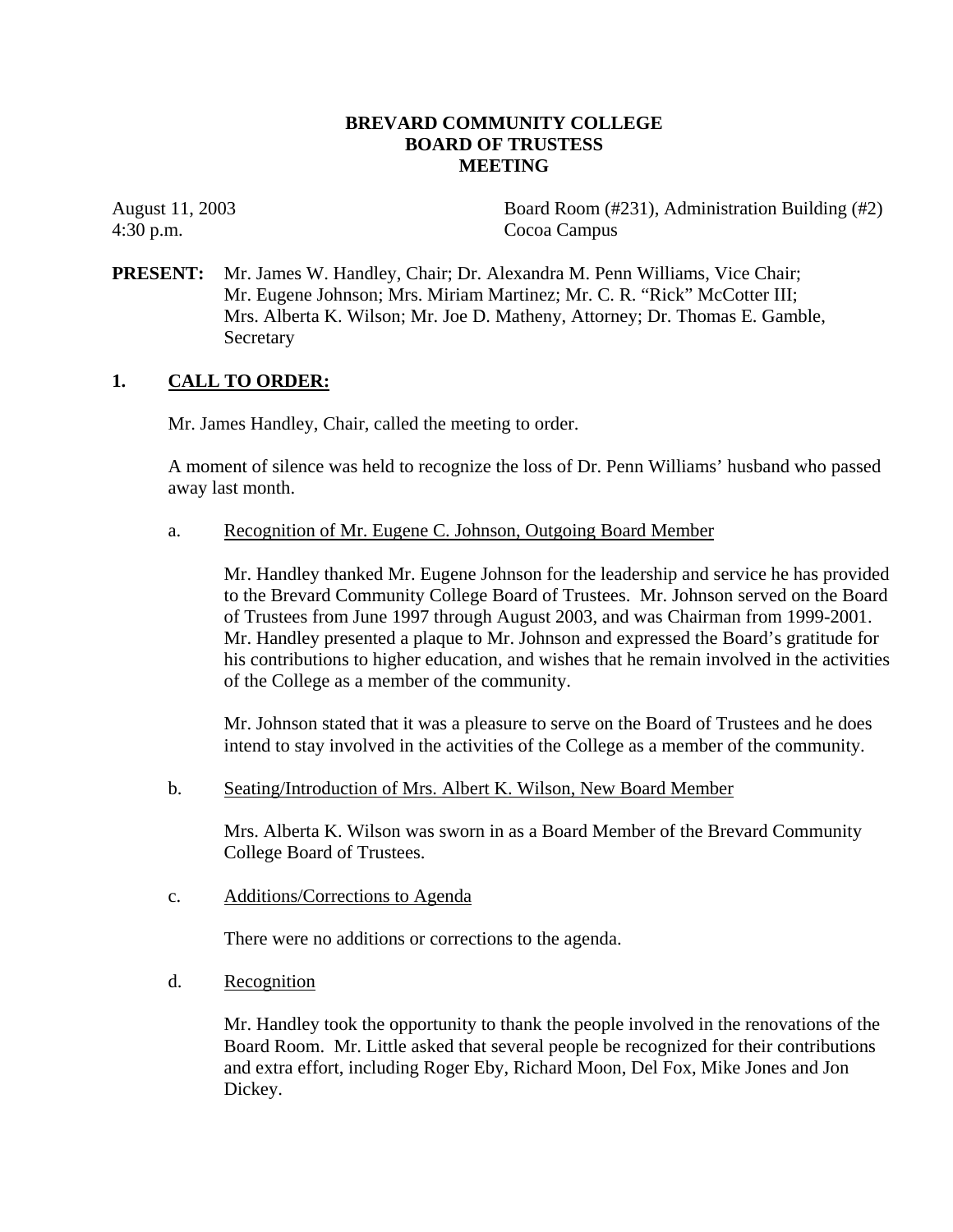# **2. CONSENT AGENDA:**

Mrs. Martinez requested that item 9.a., Approval of Monthly Budget Status Report, July 2003, be removed from the consent agenda.

Mr. Handley recommended approval of the remaining consent agenda items:

- 3.a. Approval of Minutes Board of Trustees Workshop Meeting June 9, 2003
- 3.b. Approval of Minutes Board of Trustees Meeting June 9, 2003
- 8.a. Approval of 2003 Safety Report
- 8.b. Approval of Revised Bylaws for BCC Foundation
- 9.b. Approval of Disposition of Surplus Property

Mr. McCotter moved approval of the remaining consent agenda items. Mrs. Martinez seconded the motion. All those voting in favor of the motion – McCotter, Martinez, Handley, Penn Williams, and Wilson; opposed – none. Motion unanimously approved.

# **3. APPROVAL OF OFFICIAL MINUTES OF PREVIOUS MEETINGS:**

a. Minutes – Board of Trustees Workshop – June 9, 2003

Approved – consent agenda.

b. Minutes – Board of Trustees Meeting – June 9, 2003

Approved – consent agenda.

# **4. COMMUNICATIONS:**

#### a. Report on Strategic Planning for the Cocoa Village Playhouse – Dr. Fettrow/ Ms. Hawkins-Smith

Dr. Brenda Fettrow, Cocoa Campus President, reported on the results of the strategic planning process for the Cocoa Village Playhouse, and introduced Ms. Jean Starkey, Board President of the Cocoa Village Playhouse Board, and Ms. Staci Hawkins-Smith, Director of the Historic Cocoa Village Playhouse. She reported Mr. Steve Gilmore, Harris Corporation, conducted the strategic planning with the assistance of Mr. Rick McCotter. Dr. Fettrow stated that the results of the strategic planning process for the Cocoa Village Playhouse fit into the current College strategic planning process established by the BCC Office of Institutional Effectiveness.

Dr. Fettrow reported that the strategic planning group agreed on a mission for the Cocoa Village Playhouse and identified three precise goals in the areas of finance, programming and facilities.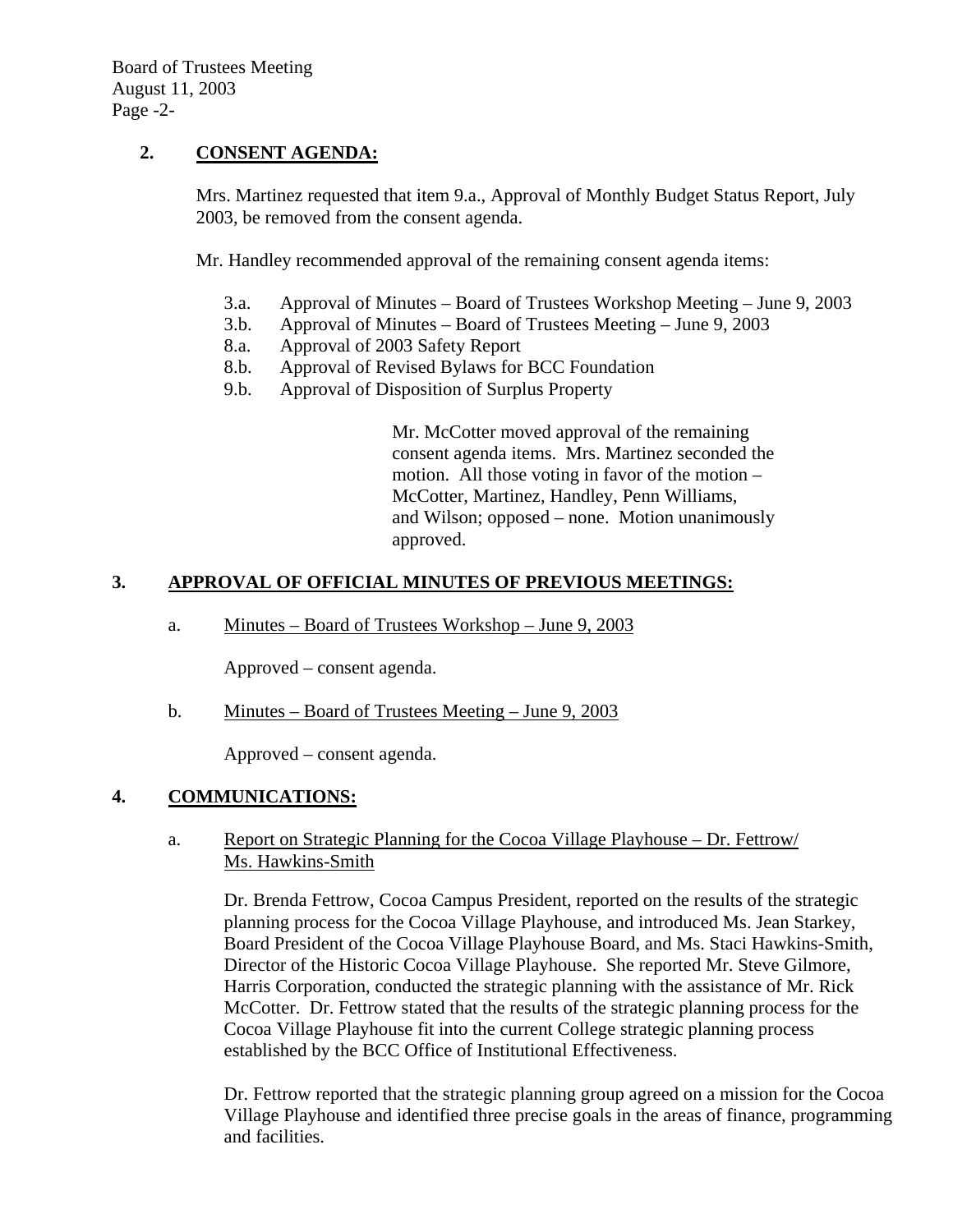Board of Trustees Meeting August 11, 2003 Page -3-

> Goal number one was to remain financially solvent. The objectives of this goal include ensuring that revenues equal or exceed expenditures. This may be achieved by increasing assets by 10% annually. The Cocoa Village Playhouse currently operates on a July 1 – June 30 fiscal year, and finances are evaluated annually by the Board. The Cocoa Village Playhouse does have reserves. The Cocoa Village Playhouse would like to expand its sources of revenue and expand its Board of Directors, with new directors focused on fund raising. Dr. Fettrow clarified that this goal is restricted to operations, and is separate from fund raising for capital projects and improvement.

> Goal number two was to more efficiently provide excellence in programming, children's outreach, and a venue for practical experience. The objectives for this goal include continuing to maintain excellence in musical theatre; expand children's education and training; expand programming to include drama and comedy; expand workshops to include costuming, set and design; and to provide a venue for students to gain experience in stage production. The measures to ensure that the objectives are achieved include conducting an annual survey and monitoring the number of ticket sales. Mrs. Martinez suggested that the number of new people who participate in the programs be added as a measure.

> Ms. Hawkins-Smith confirmed that community service credit is currently offered through the Cocoa Village Playhouse, as well as participation in service learning through the College.

> Dr. Fettrow further explained that expansion of the current programs will require the addition of a Technical Support Annex (TSA). The Cocoa Village Playhouse would also like to expand the existing orchestra pit and upper balcony. The strategies to achieve these goals include fund raising by the Cocoa Village Playhouse Board and through the Capital Campaign, and ensuring sufficient staffing levels with the required skills.

> Goal number three was to provide a safe, compliant, functional and attractive facility for the mission of the Cocoa Village Playhouse. The strategies for this goal include building the TSA, expanding the existing orchestra pit and providing additional seating in the upper balcony, and keeping the facility safe and compliant with safety standards. In order to achieve these goals, the Cocoa Village Playhouse Board and the Capital Campaign will raise \$1.5 million to build the TSA, and the Playhouse must acquire \$75,000 to renovate the orchestra pit and stage area. The financial resources for the expansion of the upper balcony have not yet been determined. Dr. Fettrow added that the Memorandum of Understanding (MOU) between the College and the Cocoa Village Playhouse has been completed. The MOU outlines the roles and responsibilities of the College and Cocoa Village Playhouse.

Mrs. Wilson offered to provide some resources for contacts to the Cocoa Village Playhouse and will follow up with Dr. Fettrow.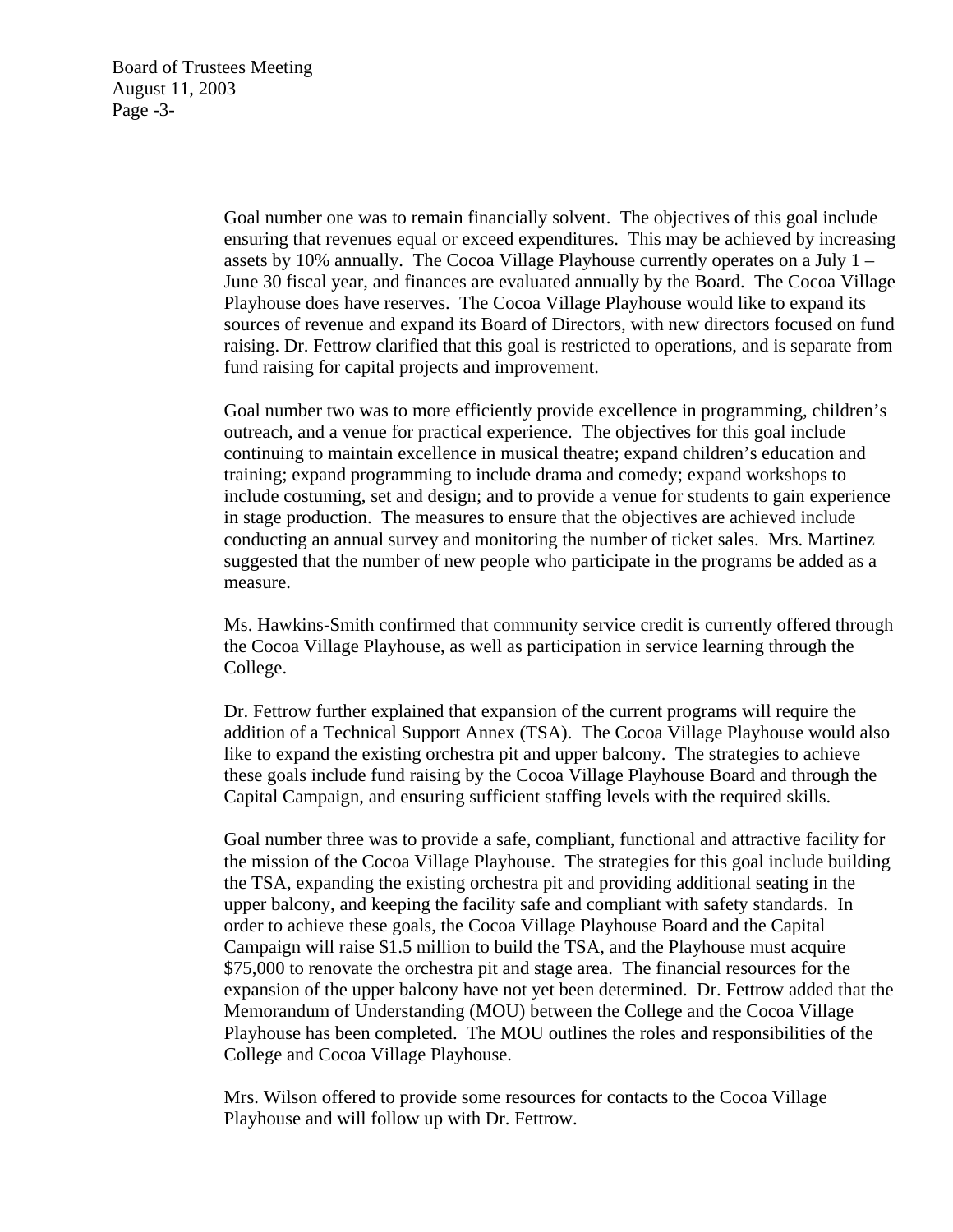Mr. Handley thanked Dr. Fettrow for presenting the strategic plan, and expressed the support of the Board of Trustees. Mrs. Martinez commented on the Playhouse's direct linkage to the College and its contributions to education in the arts. Dr. Fettrow added that the Cocoa Village Playhouse attracts 65,000 people per year.

Dr. Fettrow additionally provided a brief report on the capital campaign and a conceptual drawing for the TSA, prepared by Jack Rood, Rood and Zwick Architects. The first floor includes a workshop area; the second floor will include a studio; and the third floor may by used for costume storage or office space, depending on financial resources. The annex will have approximately 11,000 square feet and is estimated to cost \$1.2 million. The capital campaign is expected to kick off in September/October 2003.

Dr. Gamble requested that the Board of Trustees' approval be obtained prior to the construction of the annex. Ms. Starkey added that it is preferred that funds are secured prior to construction, and that grants and pledges have been committed in the amount of \$500,000.

Ms. Hawkins-Smith distributed brochures for the upcoming season and advised that 3,127 season tickets have been sold to-date.

# **5. CITIZEN'S PRESENTATION:**

None.

# **6. CONSTRUCTION AND DEVELOPMENT:**

# a. Approval of Cocoa Site Improvement Plans – Mr. Little/Mr. Joe Sorci

Mr. Little reported that the administration has concluded plans for the site improvements for the Clearlake Road portion of the Cocoa campus. Once approved, they will begin to identify a construction manager and begin construction.

Mr. Joe Sorci, Florida Architects, presented a plan overview. Mr. Sorci reiterated that the excessive number of straight-aways, intersections and campus entries contribute to traffic safety issues on the Cocoa Campus. The master plan indicates that improvements are needed in reducing the number of entries to the campus, identifying a main entrance, curbing some of the straight-aways, improving edging for both pedestrian and vehicular traffic, landscaping, reducing the number of cut-through routes, and reducing the number of intersections.

Mr. Sorci reported that the number of entries would be reduced from three to two. In addition, there would be clear and easier access to the Welcome Center and convenient access to the bus stop with seating for patrons. Lighting and security would also be enhanced with a change in lighting to a whiter spectrum rather than yellow, which is also energy efficient.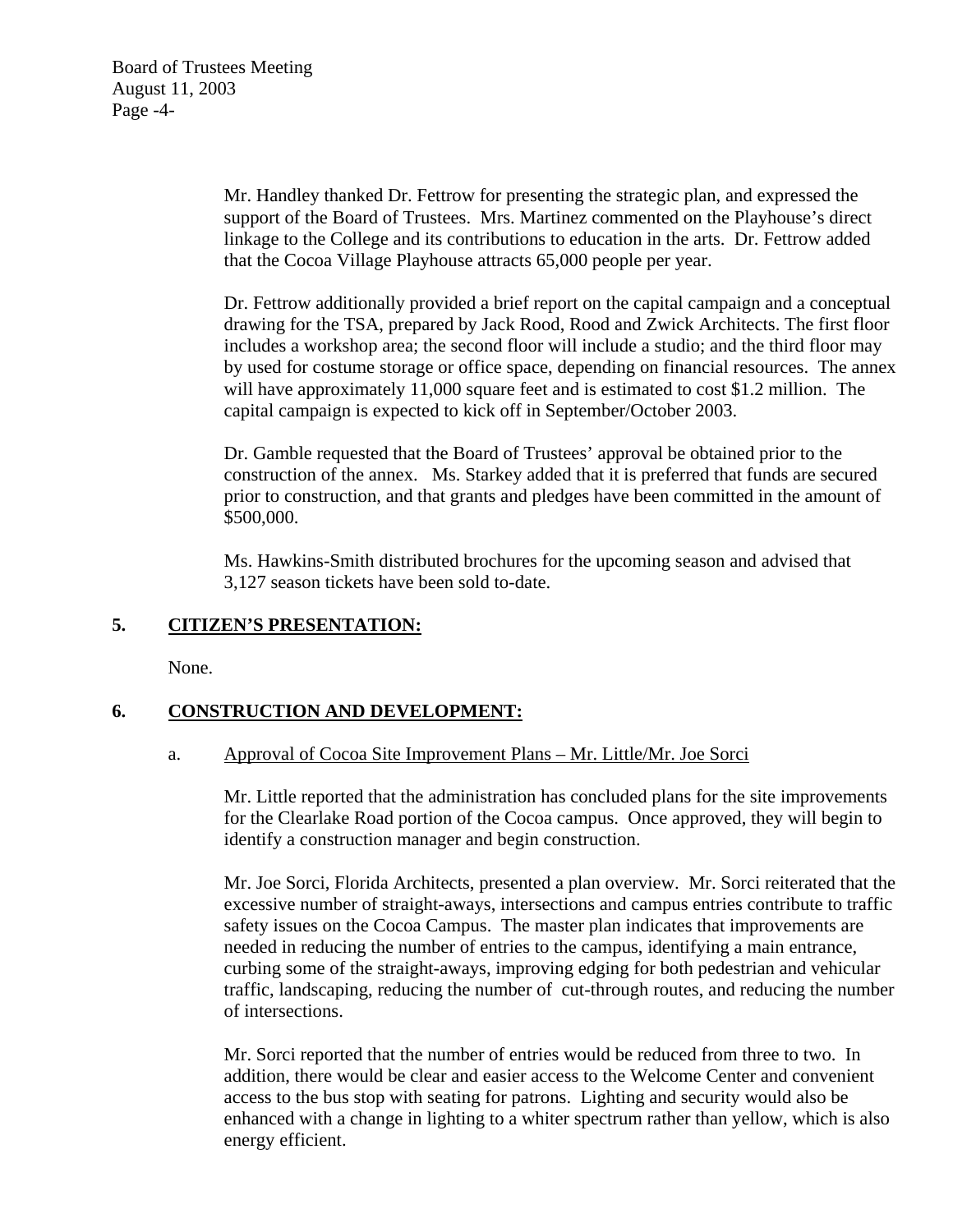Board of Trustees Meeting August 11, 2003 Page -5-

> Mr. Sorci provided a quick review of the preliminary phasing plans and stated that some flexibility has been provided in order to consolidate when possible. Campus operations would be taken into consideration during the work.

Mr. Sorci reported the first phase includes development of a temporary road leading directly to parking while work is being done on the north entrance. The south entrance would remain open for traffic. The second phase includes access to the Student Welcome Center. It is anticipated that this phase will disrupt access to parking. Phase three includes improvements to paving, islands, landscaping, irrigation and lighting. Phases two and three are expected to be the most challenging in providing the least disruption to campus operations, and would occur at least partially over the winter break. Phase four provides for construction of the south entrance before removing the current entrance on Clearlake Road, and phase five includes removing the current entrance on Clearlake Road and completion.

Mr. Sorci additionally reported that landscaping will be used to assist in defining lines of sight on campus. The trees and plants will be strategically placed to create an attractive setting and vision to pertinent buildings/areas. A gateway to the campus will also be developed. The greenery will be low maintenance and conducive to the environment. The College is working with the City of Cocoa to remove the utility poles from the campus. When construction is complete, the same number of parking spaces will be available, with maybe a few more. There will be improved access to walkways, encouraging the use of foot walks rather than driving to some areas. The plan also includes an infrastructure to provide for irrigation, lighting, and future growth and technology.

Mr. Sorci stated that he hopes to make a recommendation for a construction manager to the Board at the September 22 meeting. It is expected that the five phases will take approximately 9 ½ months, with anticipated completion in July 2004.

Dr. Gamble recommended approval of the Cocoa site improvement plan.

Mrs. Martinez moved approval of the Cocoa site improvement plan. Mrs. Wilson seconded the motion. All those voting in favor of the motion – Martinez, Wilson, Handley, McCotter, and Penn Williams; opposed – none. Motion unanimously approved.

# b. Approval of Change in Architect, Re-roofing, Building #20, Cocoa Campus – Mr. Little.

Mr. Little advised that the Board approved D. B. Young Architects last year for work on several different roofing projects on the College campuses; however, Mr. Young has not had the time to work on the Allied Health Building due to scheduling. Mr. Little reported the College needs to move quickly to address the leaks in this building. It is requested the Board approve negotiating a contract with Rood and Zwick to re-roof the Allied Health building.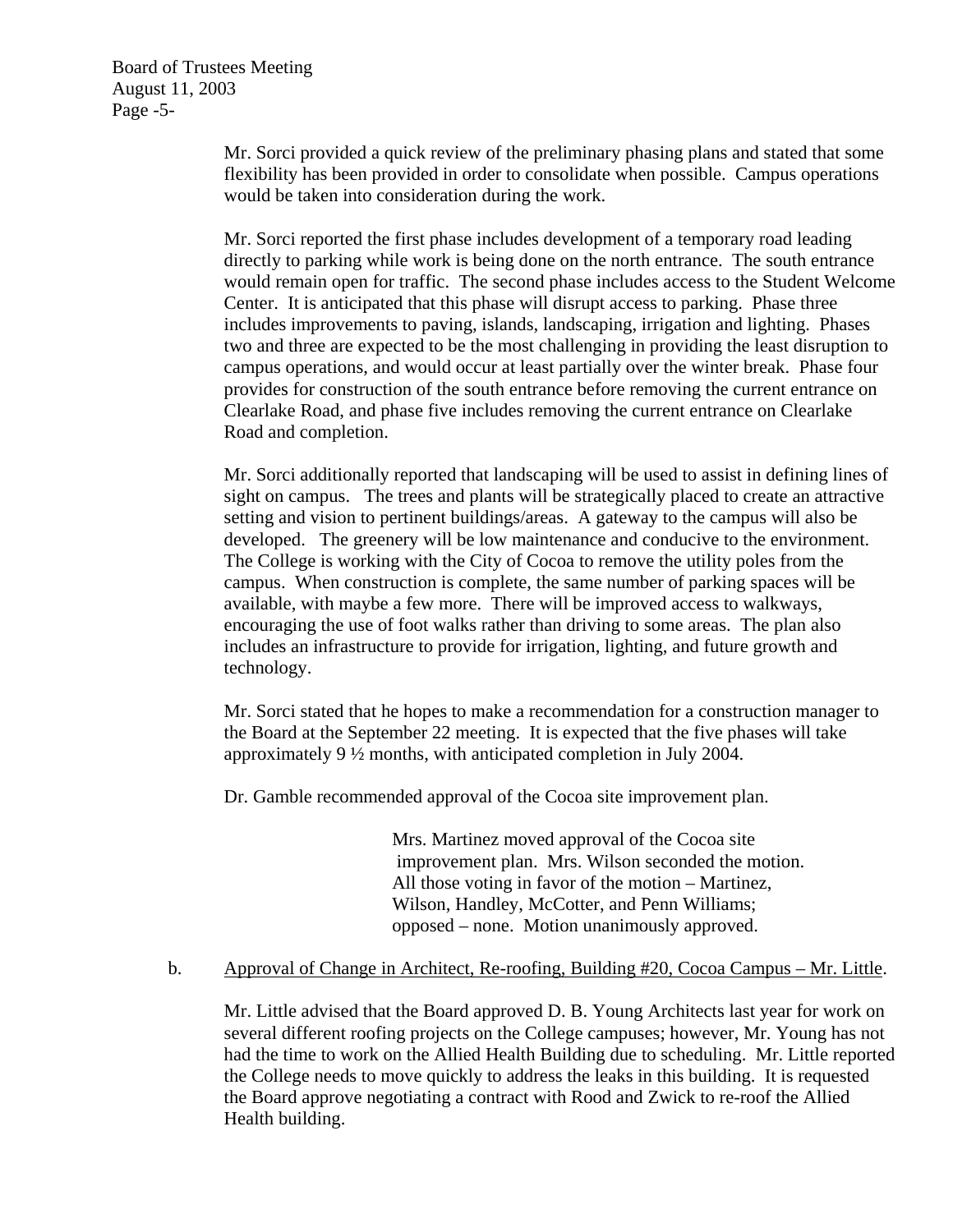Board of Trustees Meeting August 11, 2003 Page -6-

> Some discussion proceeded regarding the re-roofing of Building 20. Mr. Little confirmed that another company was named as an alternate for the re-roofing of Building 20; however, the College is not familiar with the vendor named. The College would prefer to proceed with Rood and Zwick because it is familiar with this company's work, they are available to do the work, and the College has a continuing contract with the vendor.

> Mr. Matheny advised that there is no legal requirement to rebid this work. The College has continuing contracts with two architects, Rood and Zwick and Florida Architects, and the Board is authorized to assign projects to either of these architects. Mr. Little added that the price for re-roofing is expected to remain the same as the price determined by D. B. Young.

Dr. Gamble recommended approval for the change in architect for the re-roofing of Building #20, Cocoa Campus.

> Mrs. Martinez moved approval of the change in architect for the re-roofing of Building #20, Cocoa Campus. Mr. McCotter seconded the motion. All those voting in favor of the motion – Martinez, McCotter, Handley, Penn Williams, and Wilson; opposed – none. Motion unanimously approved.

c. Approval of Guaranteed Maximum Price – Re-Roofing, Buildings #7 and #9, Cocoa Campus, and Building #10, Melbourne Campus – Mr. Little

Mr. Little reported that A. D. Morgan, the construction manager, has provided a guaranteed maximum price for re-roofing on Buildings #7 and #9 on the Cocoa Campus and Building #10 on the Melbourne Campus. The guaranteed maximum price is \$465,897 which includes a \$30,000 contingency. This amount is within the College budget. Board approval will allow commencement to begin in the very near future.

Mr. Little clarified that D. B. Young is the architect, and A. D. Morgan is the construction manager. Mr. Handley inquired regarding the availability of an analysis of all the buildings that includes the age of the roofs and what the process is for replacing them. Dr. Gamble replied that the College does have a building plan that addresses these issues for the buildings as well as machinery. Mr. Little advised that the College has a data base which provides this information as well as information on the infrastructure of each building.

Mr. Handley expressed concern as the Safety Report indicates that every building has stained ceiling tiles, suggesting that all of the roofs leak. Dr. Gamble responded that reroofing is a priority for the College at this time. Mr. Little advised that the College does try to address repairs and renovations before problems arise. The College currently spends \$1 million per year for roofs, and there is substantial provision in the budget for replacement of ceiling tiles.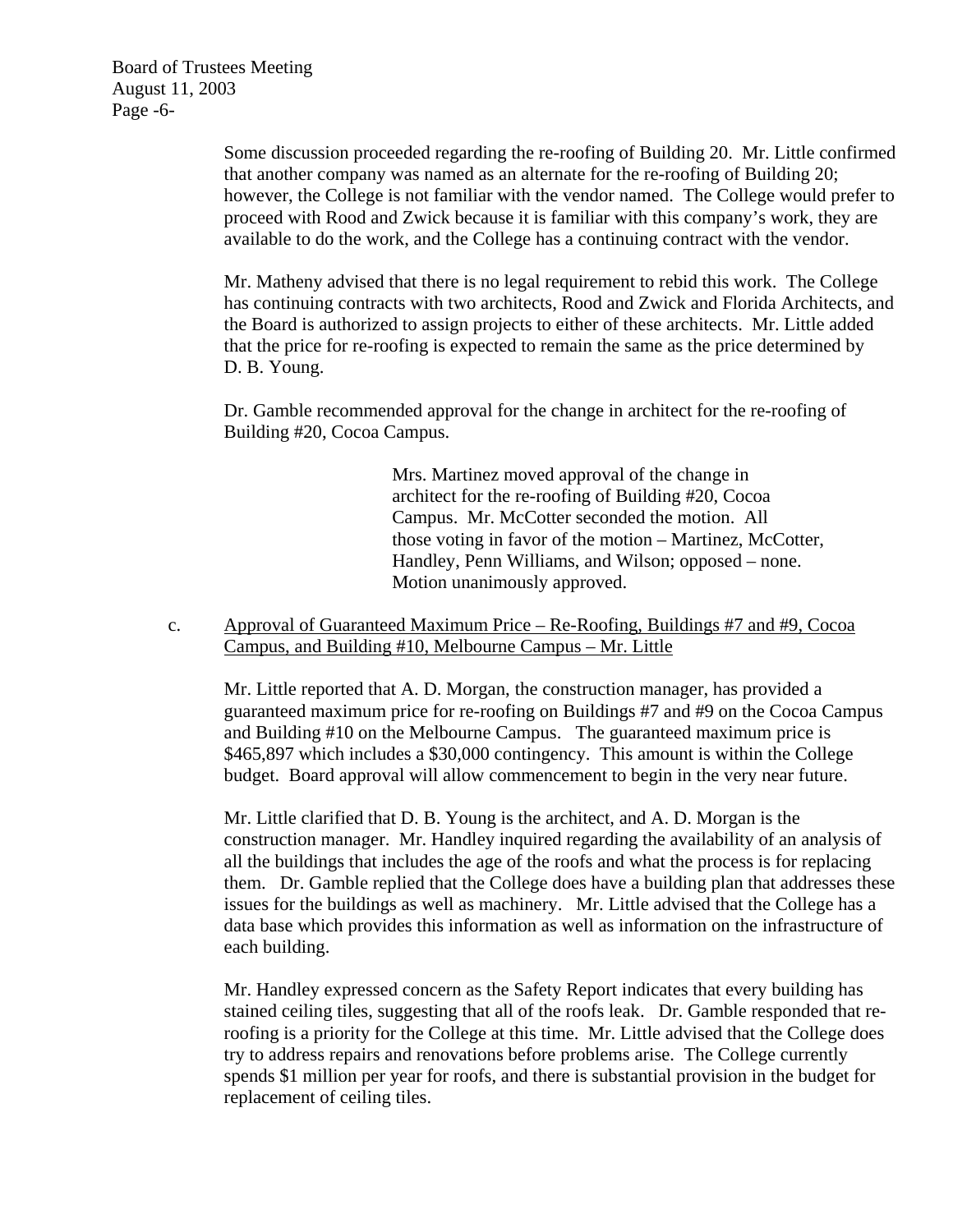Board of Trustees Meeting August 11, 2003 Page -7-

> Dr. Gamble recommended approval of the guaranteed maximum price of \$465,897 for the re-roofing of Buildings #7 and #9, Cocoa Campus, and Building #10, Melbourne Campus.

> > Dr. Penn Williams moved approval of the guaranteed maximum price of \$465,897 for the re-roofing of Buildings #7 and #9 on the Cocoa Campus and Building #10 on the Melbourne Campus. Mr. McCotter seconded the motion. All those voting in favor of the motion – Penn Williams, McCotter, Handley, Martinez, and Wilson; opposed – none. Motion unanimously approved.

### **7. OLD BUSINESS:**

- a. Report on Pending Legal Actions Mr. Matheny (Addendum)
	- (1) Approval of Concession Lease with C&D Grill Mr. Matheny/Dr. Purga

Mr. Matheny reported on the proposed concession lease with C&D Grill to provide a service to the Palm Bay Campus. It is not anticipated that any revenue will be generated for the College as a result of this lease. The College has insurance protection and may terminate the lease at any time with 90 days notice.

Mr. Matheny confirmed that this agreement does not restrict the College to use C&D Grill for all of its catering needs at the Palm Bay Campus. Dr. Purga stated that this vendor is expected to work out well for the Palm Bay Campus and will provide a nice service to the student body. Costs will be minimal.

Dr. Gamble recommended approval of the concession lease with C&D Grill.

Mrs. Martinez made a motion to approve the concession lease with C&D Grill. Dr. Penn Williams seconded the motion. All those voting in favor of the motion – Martinez, Penn Williams, Handley, McCotter, and Wilson; opposed-none. Motion unanimously approved.

(2) District President's Contract – Mr. Matheny

It was determined in the workshop that the District President's contract be delayed until the September 22, 2003, meeting.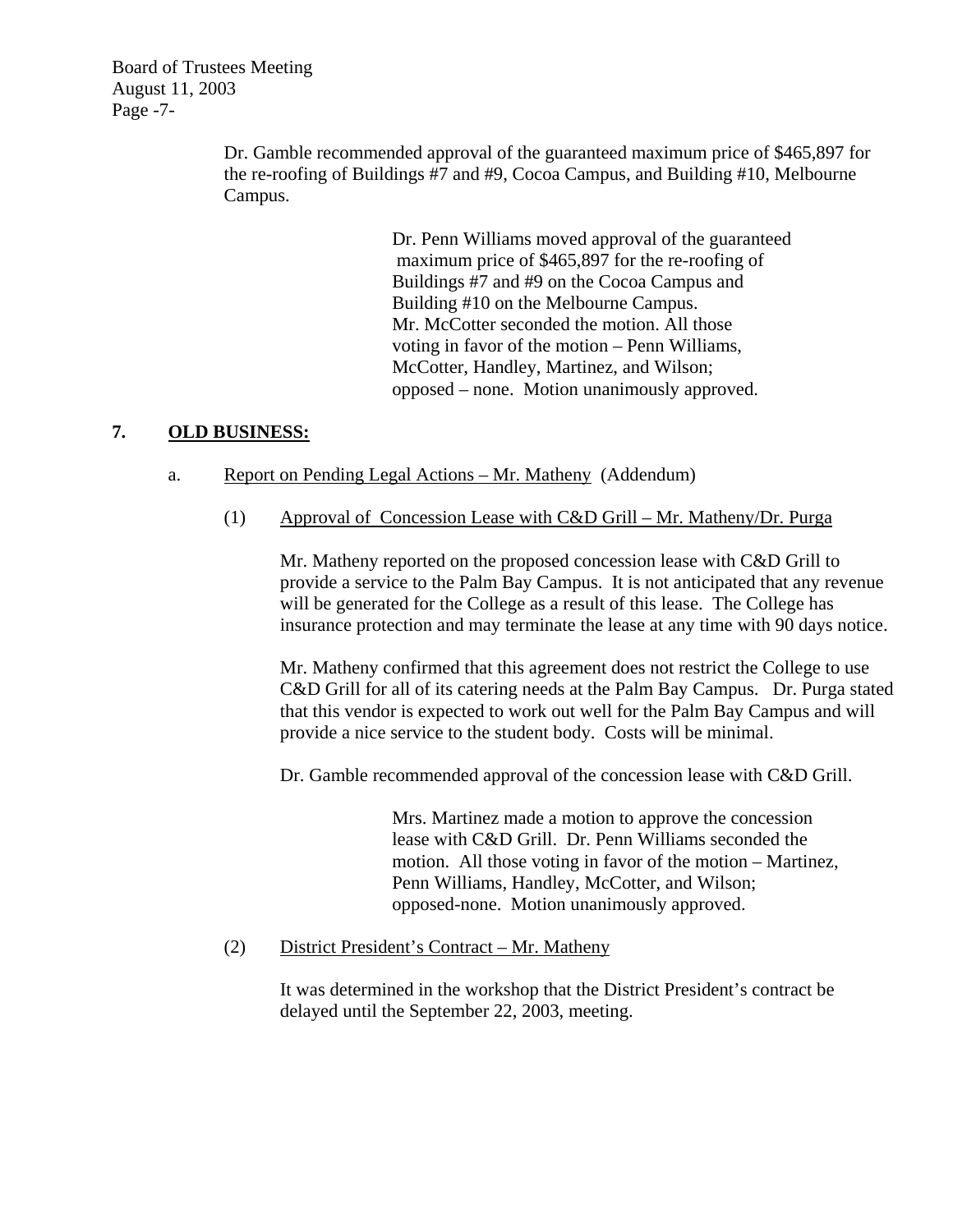# (3) Approval of Lease with Palm Bay Chamber for Welcome Center – Mr. Matheny/ Dr. Purga (Addendum)

Mr. Matheny reported that that the lease with the Palm Bay Chamber Welcome Center has conceptually been approved by the Board of Trustees. The Welcome Center will be located at the entrance to the Palm Bay Campus. A 30-year lease agreement is being negotiated with the Palm Bay Chamber Community Foundation, a  $501(c)(3)$  organization. The lease was originally constructed as a 25-year lease, but has been extended due to the requirements of the lender. The College will have access to the facility as long as it does not interfere with the Chamber's operations. The College will not be responsible for the facility's utilities. The Chamber will additionally provide police protection for special events.

Mr. McCotter questioned commencement of construction in 2006. The architect, Vaughn Holeman, responded that an aggressive schedule would also be advantageous to the Chamber. It was confirmed that approval from the Board of Trustees is the first phase of this endeavor, and the next phase includes fund raising. The Chamber will be utilizing carpenter apprentices from the College, and have begun negotiations with large lumber facilities.

Mr. Matheny confirmed that the College will own the land and building and that responsibility for the building will revert to the College if the Chamber should lose its  $501(c)(3)$  status.

Mr. Handley expressed concerns regarding item #15 on the contract which indicated that the Chamber has the authority to modify the structure without the approval of the College. Mr. Matheny responded that paragraph 14 specifies that any construction plan requires the approval of the Board of Trustees.

Dr. Gamble recommended approval of the lease with the Palm Bay Chamber for the Welcome Center.

> Mrs. Wilson moved to approve the lease with the Palm Bay Chamber for the Welcome Center. Dr. Penn Williams seconded the motion. All those voting in favor of the motion – Wilson, Penn Williams, Handley, Martinez, and McCotter; opposed – none. Motion unanimously approved.

# (4) Approval of Conveyance of Florida Educational Research Foundation (FERF) Property to the BCC Foundation

 Mr. Matheny reported that an error occurred in the dissolution of the Florida Educational Research Foundation (FERF) which may provide a benefit to the BCC Foundation. Four large tracts of land were erroneously omitted from the deed transfer when FERF was dissolved. A developer recently requested to purchase a part of this land for property access purposes. The College obtained a commitment of \$10,000 for a scholarship from this developer.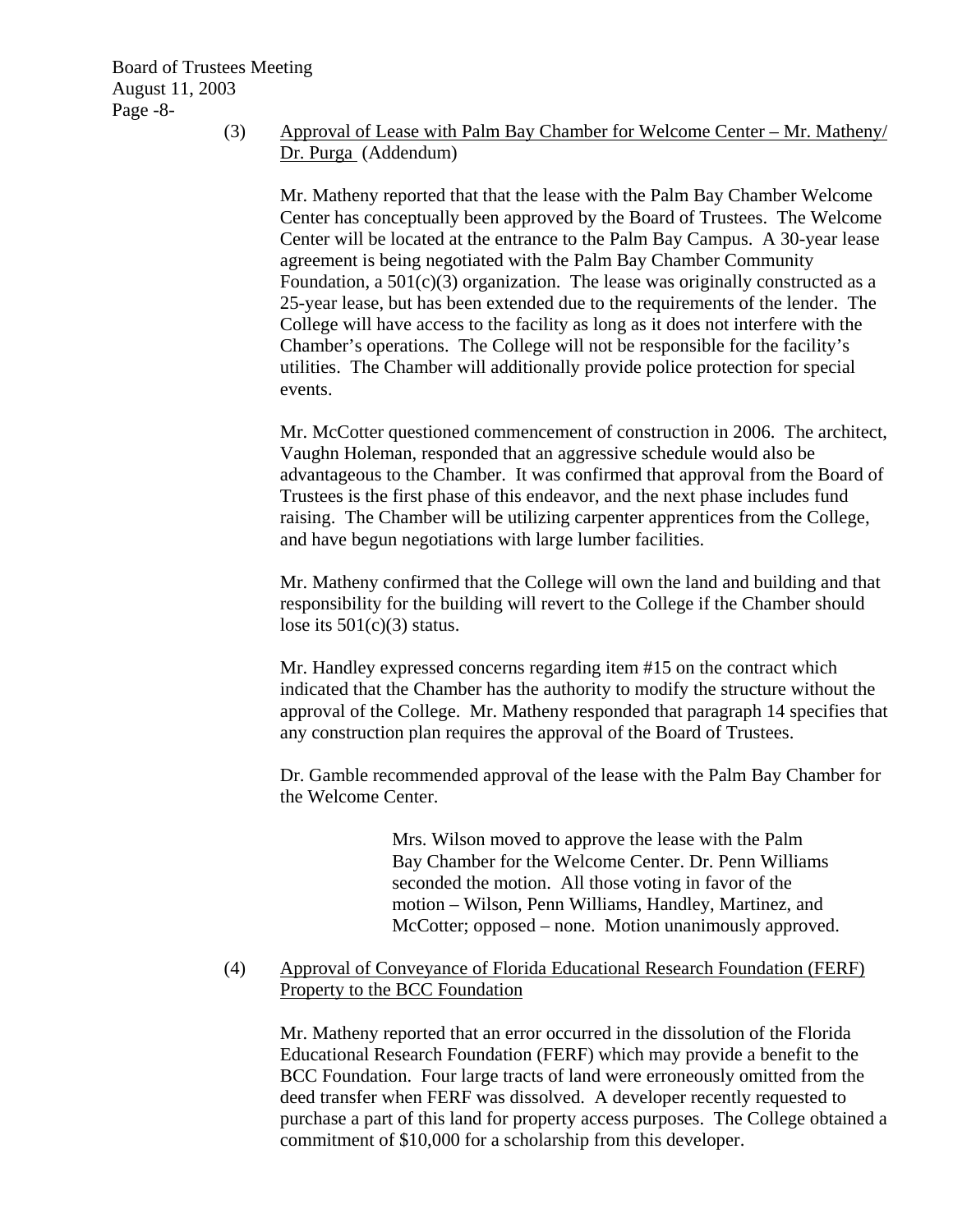Board of Trustees Meeting August 11, 2003 Page -9-

> Mr. Matheny recommended that the Board approve the conveyance of this property from FERF to the BCC Foundation, as it may be used for mitigation or access to other properties by developers in exchange for scholarship funds. Mr. Matheny reported he contacted the remaining FERF Board members, and they have voted to convey the property, and the BCC Foundation Board has voted to accept the property. The City of Palm Bay has confirmed that the cost of maintaining the property is minimal. Mr. Matheny requested the Board approve the conveyance from FERF to the Foundation.

Dr. Penn Williams expressed concern regarding the authority of the dissolved Board to take action with regard to FERF. Mr. Matheny responded that a dissolved corporation still exists in order to liquidate its assets with no time limit.

Dr. Penn Williams also questioned if there may be additional properties owned by FERF. Mr. Matheny advised that he has done a search with the City of Palm Bay, and concluded that no additional properties are anticipated. The four tracts addressed today were accidentally left off of the deeded properties.

Dr. Gamble recommended that the Board approve the transaction to convey the remaining FERF property to the Foundation.

> Mrs. Martinez moved that the Board approve the transaction to transfer the remaining FERF property to the BCC Foundation. Mrs. Wilson seconded the motion. All those voting in favor of the motion – Martinez, Wilson, Handley, McCotter, and Penn Williams; opposed – none. Motion unanimously approved.

#### (5) Miscellaneous Issues

Mr. Matheny reported that a paper had been circulated to Board members dated August 6, from Ms. Carolyn Hayes, a full-time faculty member. Ms. Hayes has asked for a hearing before the Board. It would be inappropriate for Board members to review the substance of this letter because they may be called to rule on evidence presented in that hearing. Mr. Matheny requested that Board members locate this memo and either destroy it or return it to him.

Dr. Gamble advised that another memo was circulated regarding Mr. Charles Lee, which provided a summary of the College's response in this case.

#### **8. NEW BUSINESS:**

a. Approval of 2003 Safety Report – Mr. Little/Mr. Carman

Approved – consent agenda.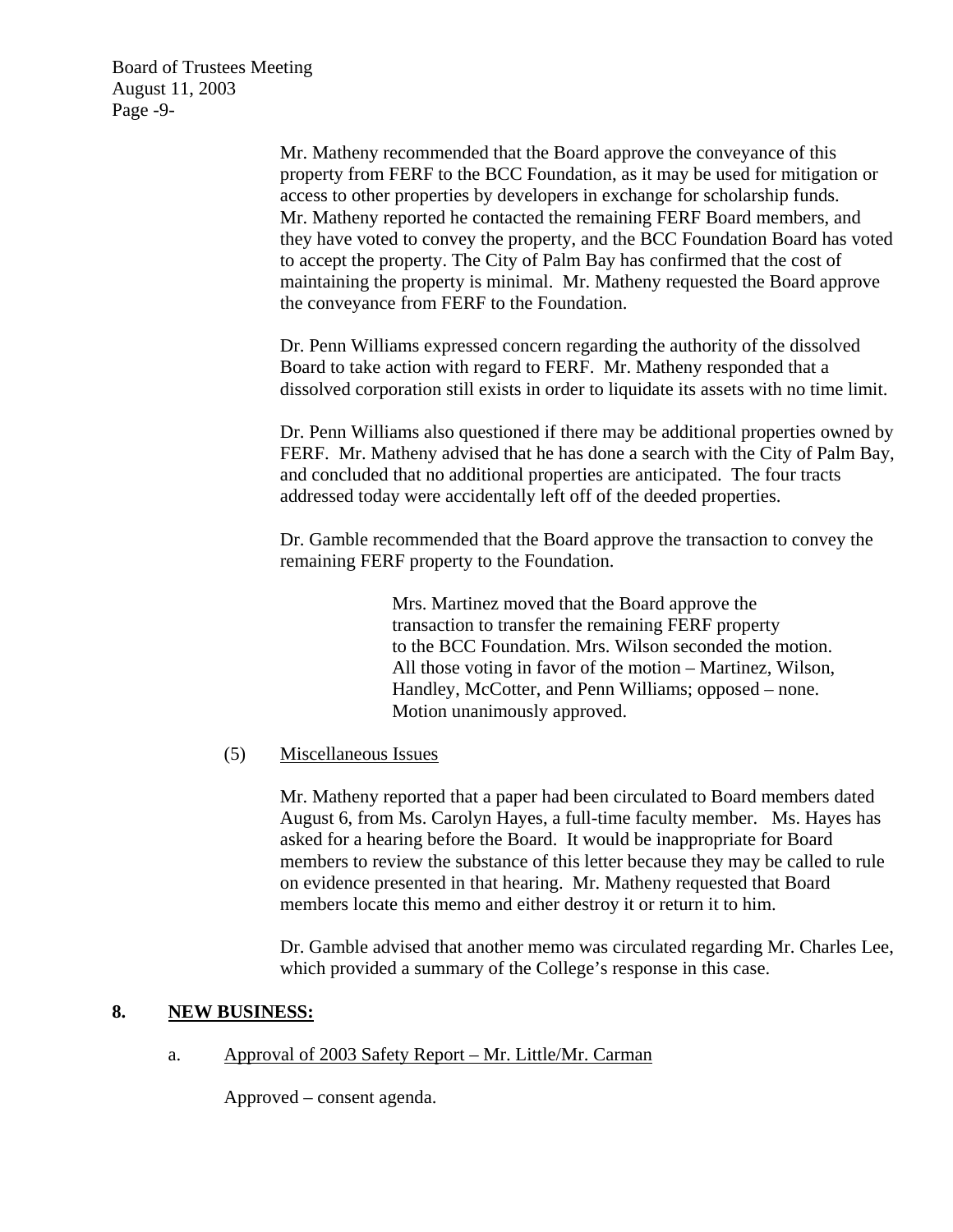Board of Trustees Meeting August 11, 2003

Page -10-

b. Approval of Revised Bylaws for BCC Foundation – Dr. Flom

Approved – consent agenda.

c. Request for Board Meeting Agenda Items

None.

### **9. FINANCIAL ACTIONS:**

a. Approval of Monthly Budget Status Report, July 2003 – Mr. Cherry

Mr. Cherry reported that the negative government appropriation is the effect of an accrual at year-end for government grants and contracts through June 30. This is routinely accrued through the month of June, and is reversed beginning in July when revenue is collected in the new fiscal year.

Mr. Handley expressed some concern regarding unrestricted funds that are already 89% of the budget. Mr. Cherry confirmed that the College is not accumulating reserves in these funds, and Mr. Little added that the College is required to spend these funds.

Dr. Gamble recommended approval of the Monthly Budget Status Report for July 2003.

Mrs. Martinez made a motion to approve the Monthly Budget Status Report for July 2003. Mrs. Wilson seconded the motion. All those voting in favor – Martinez, Wilson, Handley, McCotter, and Penn Williams; opposed – none. Motion unanimously approved.

b. Approval of Disposition of Surplus Property – Mr. Little

Approved - consent agenda.

#### c. Approval of Capital Improvement Plan (CIP) – Mr. Little

Mr. Little advised that the PECO appropriation received each year is based upon recommendations by the State Board of Education. The Board of Education creates its recommendations based on the Capital Improvement Plans submitted by each of the 28 community colleges. The College is requesting that the Board approve its Capital Improvement Plan to support its request for its PECO appropriation for the 2004-2005 fiscal year.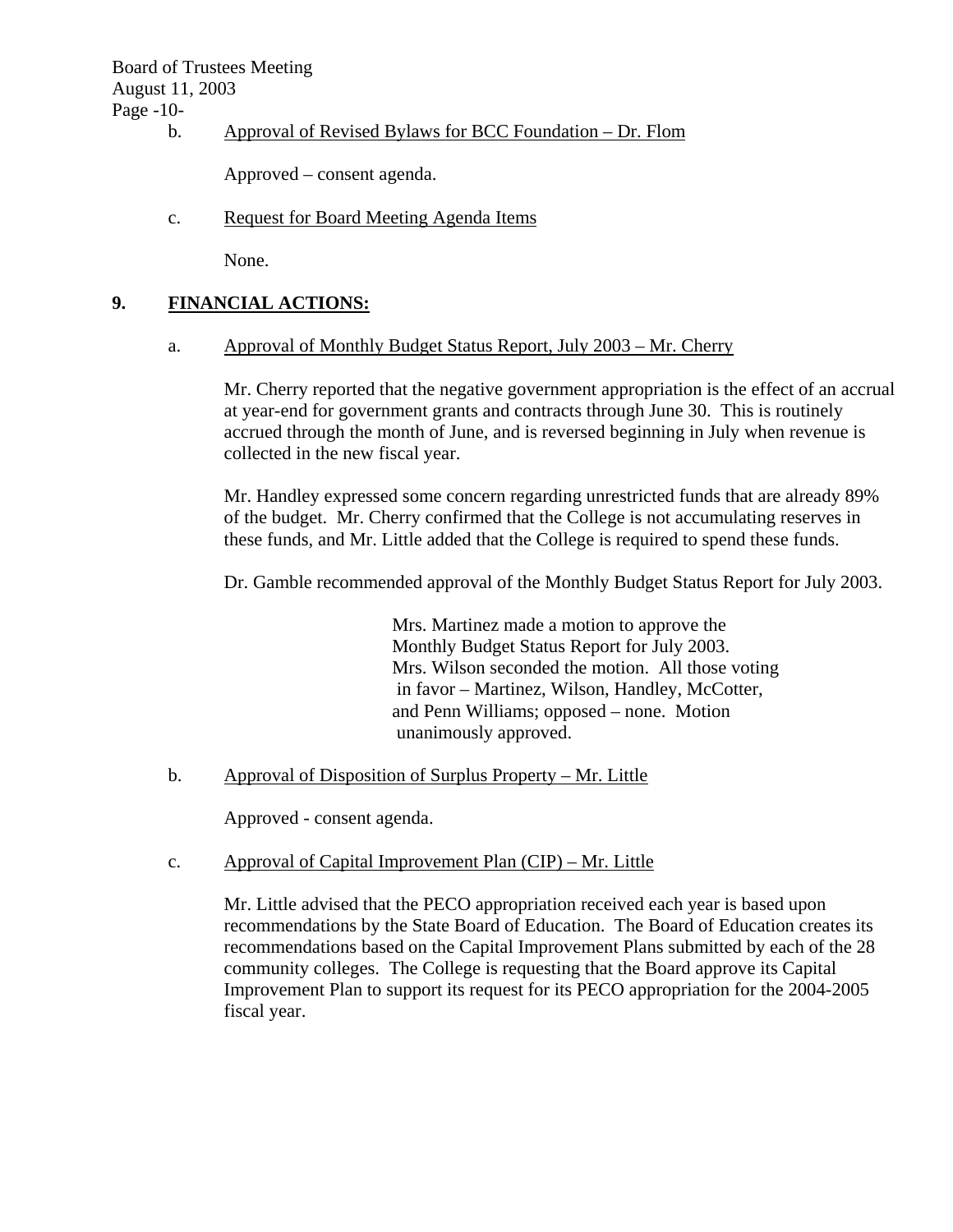Board of Trustees Meeting August 11, 2003 Page -11-

> Mr. Little reported that once every five years, the College completes an educational plan survey analyzing the space it owns, the programs offered, and the enrollment in those programs. The College is in the midst of a new educational plan survey and it is anticipated that it will be presented to the Board within the next few months. Each year the College prioritizes project recommendations included in the educational plan survey, with consideration made for items in each of the four campus master plans. This year a request is made for four projects under renovations totaling \$8.9 million. The College also has three remodeling projects at the Cocoa campus, as well as three requests for new construction, including new library space in Melbourne.

Mr. Little confirmed that the College is currently working under the 1998 educational plan survey. The new plan being developed includes requests for the next five years. A substantial increase in enrollment since 1998 should provide justification for new space requirements.

Dr. Gamble recommended approval of the Capital Improvement Plan.

Mrs. Wilson moved approval of the Capital Improvement Plan. Dr. Penn Williams seconded the motion. All those voting in favor of the motion – Wilson, Penn Williams, Handley, Martinez, and McCotter; opposed – none. Motion unanimously approved.

#### c. Approval of 2003-2004 Fees Schedule Changes – Mr. Little

Mr. Little reported that the Board approved a list of student fees in June 2003. He reported the College is seeking Board approval to include a transcript fee in the amount of \$5 and a fee in the amount of \$25 for the CLAST which includes retakes. Mr. Little confirmed that the funds earned will pay proctors for the test. These fees generally pay for the expenses generated and do not typically generate additional revenue.

Mrs. Wilson inquired if there are provisions in place to waive these fees for student who may not have the money. Mr. Little responded that the Board can give this authority to the President. Dr. Gamble advised that the College would work with the Financial Aid office to pursue waivers if they are needed. Mr. Little will add the appropriate wording in the fee schedule.

Dr. Gamble recommended approval of the 2003-2004 Fee Schedule additions with the provision to provide authority for the District President to waive fees for those students who are unable to afford them, as determined by the Financial Aid Office.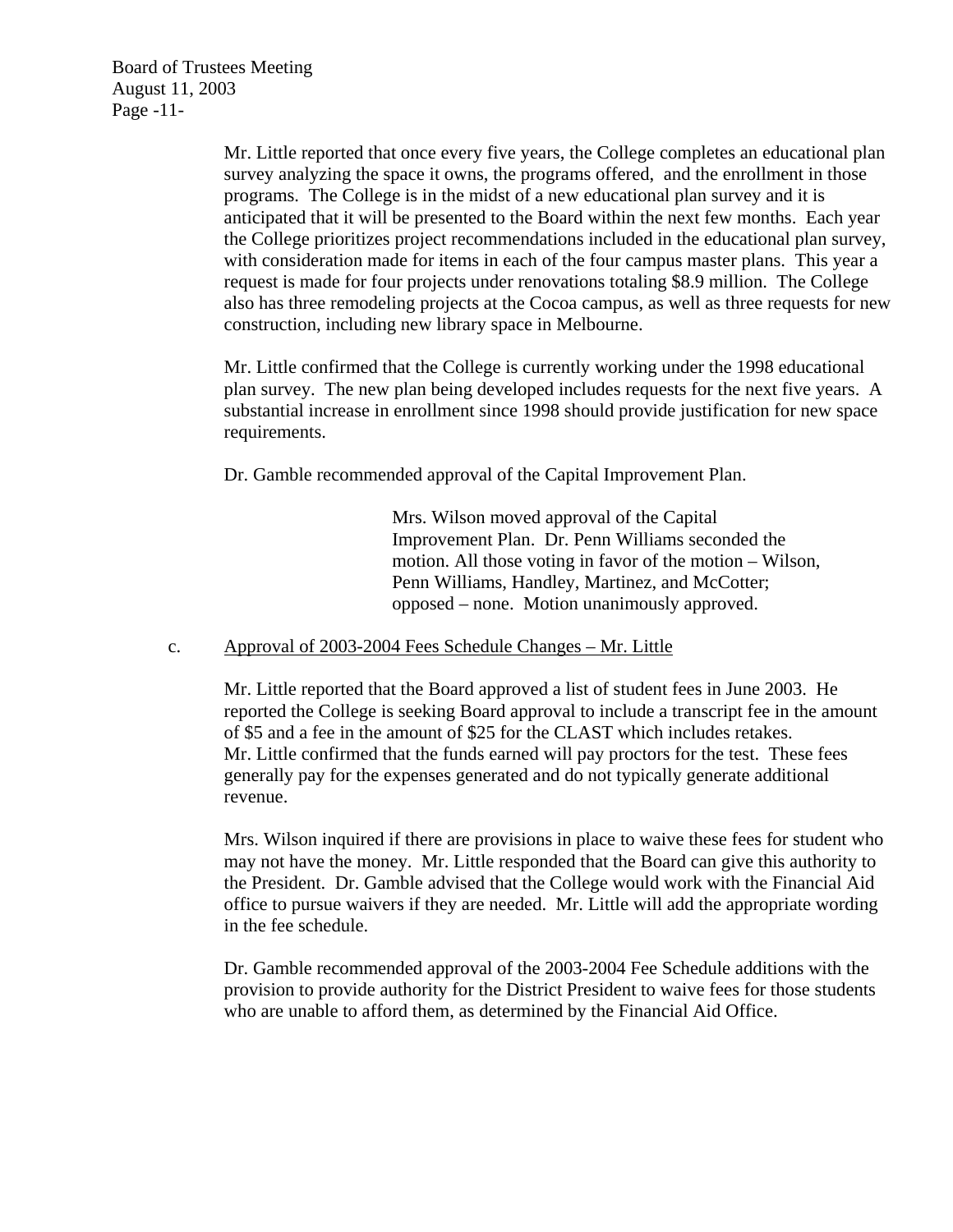Board of Trustees Meeting August 11, 2003 Page -12-

> Mrs. Martinez made a motion for approval of the 2003-2004 Fees Schedule additions, and to provide the authority to the District President to waive fees for those students who are unable to afford them, as determined by the BCC Financial Aid Office. Dr. Penn Williams seconded the motion. All those voting in favor of the motion – Martinez, Penn Williams, Handley, McCotter, and Wilson; opposed – none. Motion unanimously approved.

# **10. REPORT OF THE DISTRICT PRESIDENT:**

#### a. Welcome Back

Dr. Gamble discussed the schedule for Welcome Back Week. Board members are welcome to attend any of these activities. He reported the College has dispensed with the assembly this year in order to be more responsive to the needs of the students during this week. An all-faculty meeting has been scheduled with Dr. Astrab, and new faculty members will be welcomed on August 12, 2003. A special edition of the *Breeze* will be issued to provide information that would have been addressed at the assembly.

### b. High Priority Objectives

Dr. Gamble invited Board members to contact him with any concerns after reviewing the President's High Priority Projects and Objectives for 2003-2004.

#### c. Joint School Board/BCC Board/Legislative Delegation Meeting

Dr. Gamble advised that the Brevard County School Board will be hosting a joint meeting with the Legislative Delegation on Friday, August 29, 2003, to talk about the last legislative session. The meeting will hopefully provide some outcomes from the legislative session last year, and provide an opportunity to communicate any concerns the College may have.

#### d. Joint BCC/UCF/School Board Legislative Delegation Meeting

The Legislative luncheon has been scheduled for October 9, 2003. This event will provide an opportunity for the School Board, UCF representatives and BCC to communicate key concerns to the legislators.

#### e. The Simpkins Entrepreneurial Lecture Series

The Simpkins Entrepreneurial Lecture Series will be held on October 23, 2003. Lt. Governor Toni Jennings will be the speaker, and will be presenting in the role of her construction company. A session will be held at the Melbourne and Cocoa.campuses.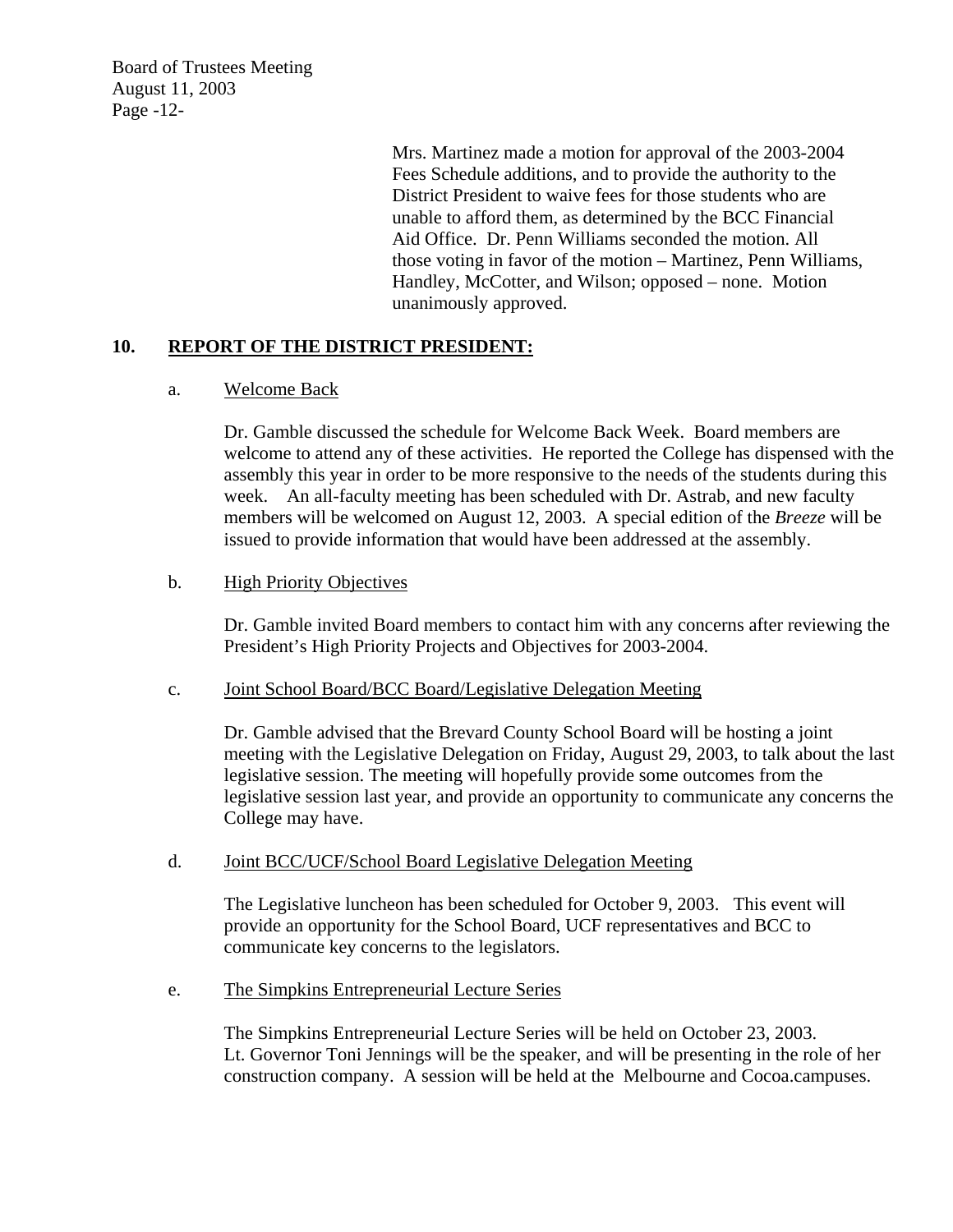#### f. Enrollment

Dr. Gamble reported that Fall enrollment is up 5% in head count, and 7% up in credit hours. The Summer session concluded with an increase of 2% from previous summer.

### g. BCC Accountability

Dr. Gamble discussed a report on where BCC stands in relation to state strategic areas of accomplishment. BCC exceeds state requirements in 18 of 24 categories. This is a good indication that represents what BCC is doing in academic pursuits and what the College is doing in accordance with state strategic goals.

#### h. BCC Sports

Dr. Gamble distributed to Board members the Fall athletic rosters for all of the College's sports. The roster indicates that 50% of the students are from Brevard County, 28% are Florida residents, 6% are from other U.S. locations, and 7% are foreign.

### **11. COMMITTEE REPORTS:**

### a. FACC Trustee Commission Meeting

Mrs. Martinez stated that a summary of a meeting she attended in Orlando was provided to Trustees by the sponsoring organization. The meeting concerned the approach to be used in working with legislators.

Dr. Gamble advised that a copy of a letter from Mr. Bill Cramer and Dr. Gamble to the Governor was provided to the Board summarizing the community college position at this time in relation to legislative matters. Dr. Gamble advised that the College will work closely with the institutional and contract lobbyists on strategies. Mr. Cramer is head of the Trustees Commission and may seek involvement by Board members across the state to help present issues to legislators in Tallahassee.

Mrs. Martinez recommended that Board members emphasize the efficiency of the system and where costs have been saved. Unfunded enrollments are a good example of this savings.

Mrs. Martinez also suggested that consideration for funding be given to new programs in the community colleges. The community colleges which have chosen to offer four-year programs receive up-front funding, while two-year community colleges do not receive this type of funding. Dr. Penn Williams suggested that the funding provided to the fouryear community colleges may be in response to state initiatives for education in critical areas.

Dr. Gamble advised that it is the position of the community colleges at this time that they do not want to increase tuition.